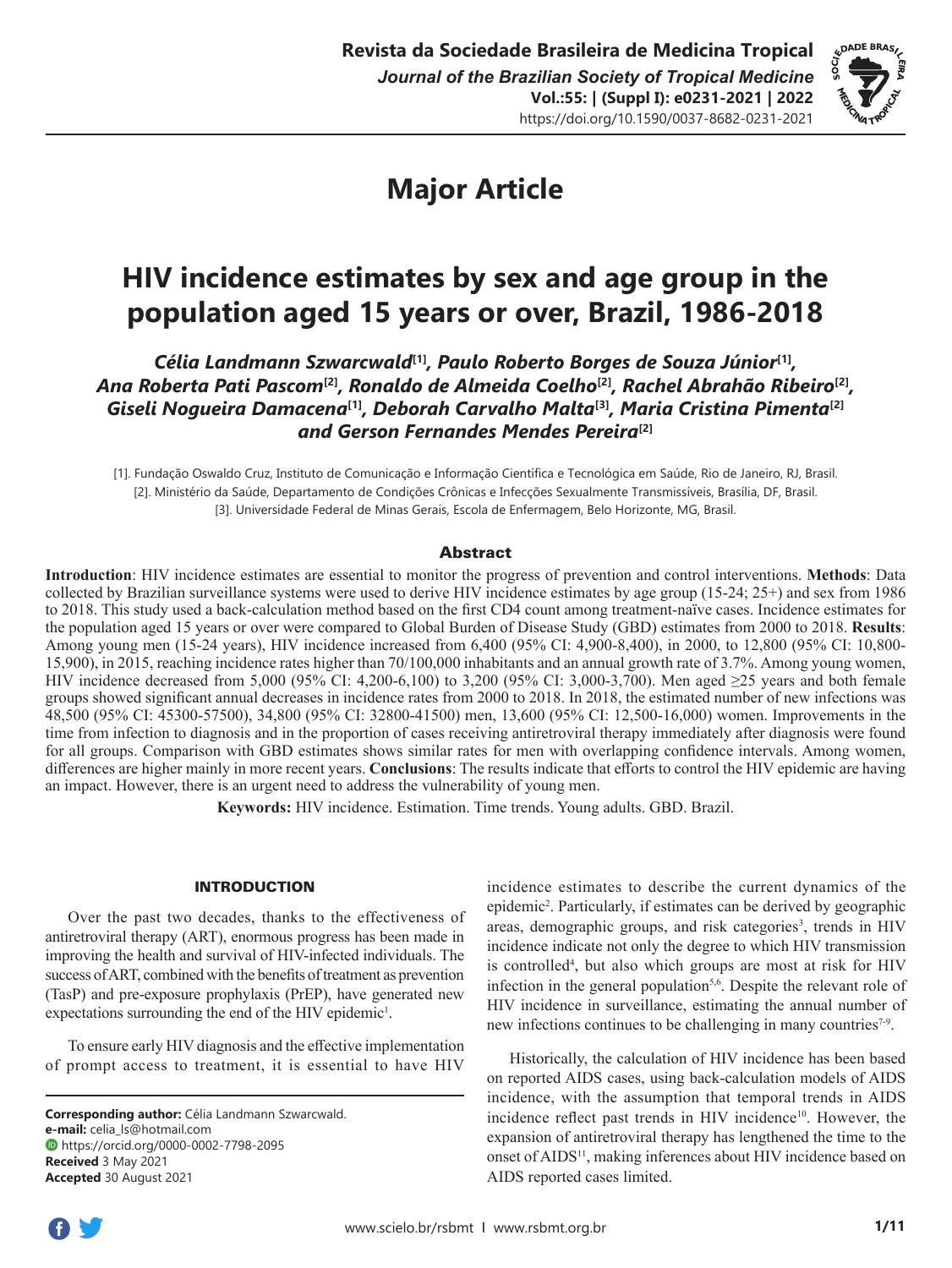HIV incidence can also be calculated based on the change in HIV prevalence estimated at two points in time<sup>12</sup>. The assumption underlying this methodology is that the number of new infections is equal to the number of prevalent cases at the second point in time, minus the number of cases who survived between the two time points. This is the basis of the UNAIDS methodology to estimate key HIV indicators, such as the number of PLHIV, new infections, and AIDS deaths using complex mathematical models<sup>13</sup>.

In the late 1990s, laboratory tests were developed to estimate HIV incidence in cross-sectional studies<sup>14</sup>. The algorithms are based on laboratory assays that distinguish recent from long-term infections. As in cross-sectional surveys, the main advantage of this type of approach is the use of a single blood sample collected at one point in time, which does not require follow-up on subjects, as would be required in cohort studies<sup>5</sup>. Recent infection testing algorithms (RITAs), incorporating clinical information into the HIV recency assay, have proven to accurately classify recent infections and have been widely used to estimate the incidence of HIV in several countries and different epidemiological settings<sup>15-18</sup>, including HIV incidence estimation in two Brazilian cities<sup>19</sup>. However, the logistics of identifying recently acquired infections in routine testing settings may be complicated and costly for continental countries with concentrated HIV epidemics. Moreover, as there is no estimate of cumulative incidence, the biomarker method cannot be used to estimate HIV prevalence and the proportion of undiagnosed infections<sup>3</sup>.

Lately, methods based on the first CD4 count after HIV diagnosis have been developed to estimate HIV incidence in some countries<sup>3,6,20-25</sup>. The main assumption of these models is that among ART treatment-naïve individuals, CD4 cell counts decrease over time26. Although it is well-known that a small proportion of people living with HIV (PLHIV) experiences the preservation of CD4<sup>27</sup>, these approaches have the advantage of using a CD4 count back-calculation model to estimate HIV incidence with routinely available data.

Young people are considered a key population for HIV prevention interventions in Brazil and worldwide<sup>28</sup>. Several risk factors for sexually transmitted infections (STIs) are raised amongst young people, such as being in the beginning of their sexual life, experimenting with high-risk behaviors, and feeling invulnerable<sup>29</sup>. From 2007-2019, reported HIV cases in Brazil rose by 64.6% among young men30. Given this epidemiological pattern, the estimation of HIV incidence among Brazilian youth seems timely.

The present study used data collected by Brazilian surveillance systems to derive HIV incidence estimates among men and women aged 15-24 years from 1986 to 2018. Time trends of HIV incidence rates are compared to those obtained for older age groups. In addition, HIV incidence estimates from 2000 to 2018 were compared to the Global Burden of Diseases (GBD) estimates for males and females aged 15 years or over.

#### **METHODS**

In Brazil, AIDS started to be considered a compulsory notification disease in 1986. The National Information System of Notified AIDS cases (SINAN-AIDS, in Portuguese) was implemented in 1993 and has brought about important advances in terms of systematizing epidemiological data. Since 2014, the notification of HIV cases has also become mandatory, although some states had been reporting HIV cases long before this date.

In the 2000s, in addition to SINAN-AIDS, the surveillance of HIV cases started to rely on other information systems from the Ministry of Health: Mortality Information System (SIM, in Portuguese); Laboratory Examination Control System (SISCEL, in Portuguese); Logistics Control System for Medicines (SICLOM, in Portuguese); and the National System of Notified Tuberculosis cases (SINAN-TB, in Portuguese). All of these databases are linked in order to compose the integrated HIV surveillance information system (SIIHIV, in Portuguese). The integrated information system is used not only to correct the underreporting of cases in SINAN, but also for the clinical monitoring of patients.

In 2013, a model for estimating HIV incidence was proposed based on the first CD4 count among treatment-naïve patients and was applied to SISCEL/SICLOM data to monitor the number of recent infections among men and women from 2004 to 2013<sup>22,25</sup>. The approach is based on the first CD4 count after diagnosis among all treatment-naïve HIV infected cases informed to SISCEL to estimate the time since infection. To use the CD4 depletion model in Brazil, the model originally proposed by Lodi et al.<sup>26</sup> was adapted and specific decline rates by sex and age group were estimated from Brazilian SISCEL data<sup>25</sup>.

The present study proposes an adaptation of the previously developed back-calculation method based on the first CD4 count among treatment-naïve cases $25$  to derive HIV incidence estimates by age-group (15-24; 25 or older) and sex using information from the integrated HIV information system (SIIHIV) from 1986 to 2018. This study was based on the Project "Estimação da incidência de HIV no Brasil utilizando sistemas de informações em saúde" ("Estimation of HIV incidence in Brazil, using health information systems"), which was approved by the Ethics Committee of the Oswaldo Cruz Foundation, Ministry of Health, Brazil (Protocol 2.134.753).

For the analysis, the first HIV detection date among all databases that compose the integrated system was assumed to be the date of HIV diagnosis. In the first step, for each treatment-naïve case of HIV infection informed to SISCEL, the Brazilian CD4 depletion model was used to estimate the time between infection and the first CD4 count, and the time between HIV infection and diagnosis. In the next step, for all cases not informed to SISCEL, the time between HIV infection and diagnosis was estimated by using a multiple imputation procedure using the information source of the first detection date and the notification criterion in SINAN (AIDS or HIV) as predictor variables.

In similarity to the previous proposal<sup>25</sup>, HIV incidence is calculated as the upper limiting value of the cumulative sum of individuals reported to SISCEL in the same year of HIV infection, in the year following the infection, two years after the infection, and so on. Under the assumption that the probability of being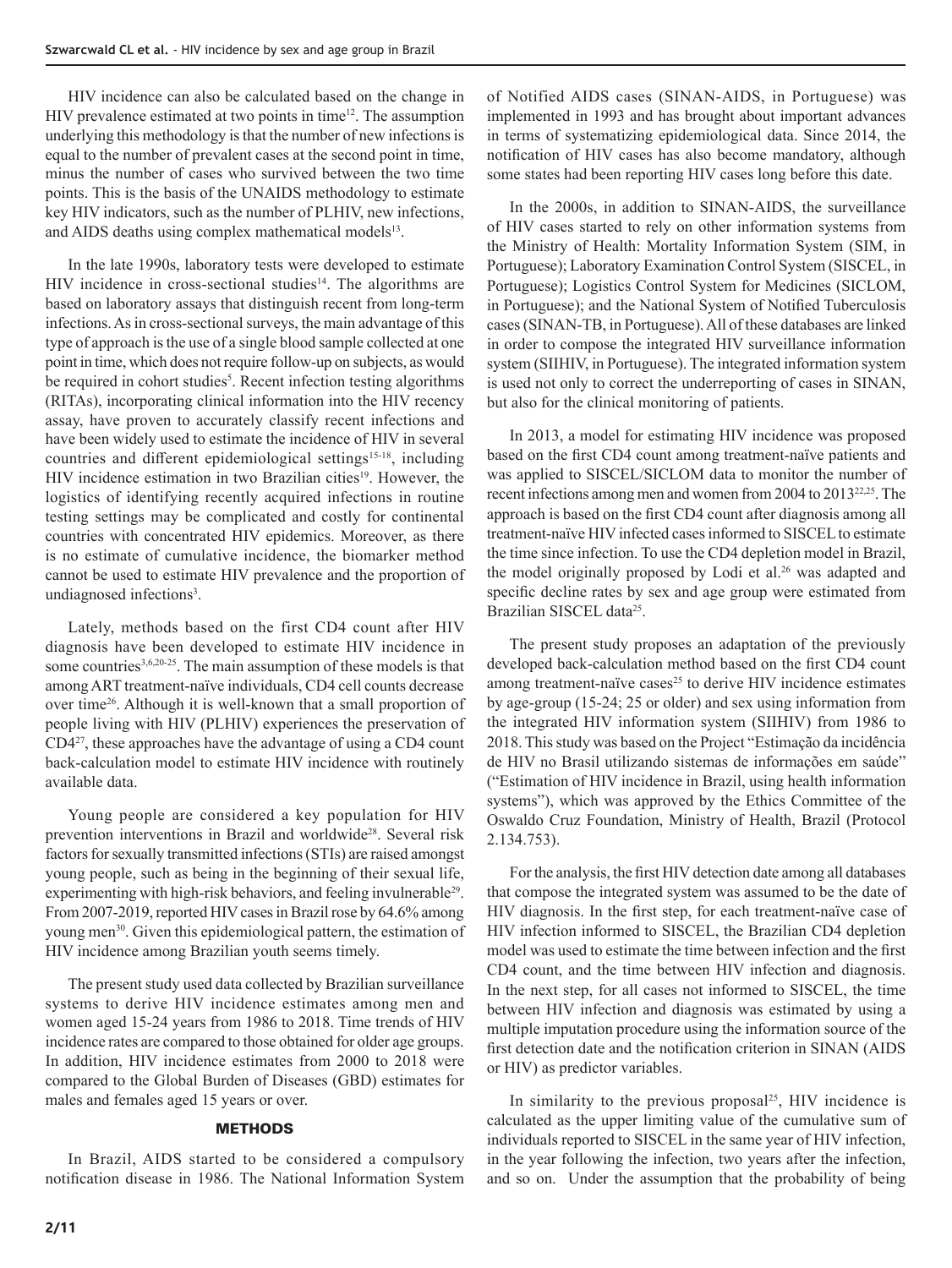diagnosed less than x years after infection is expressed by a logistic probability distribution (equation 1), HIV incidence is calculated as the upper limit of the cumulative number of cases  $N_{\gamma}$  (equation 2):

$$
F(x; \mu; \sigma) = 1/(1 + \exp(-\pi/\sqrt{3} \cdot z)) \text{ for } z = (x - \mu)/\sigma(1)
$$

, where  $μ$  and  $σ$  are the mean and standard deviation of time from infection to diagnosis and *x* is the number of years after infection.

$$
N_r = I. F(x; \mu; \sigma), \text{ where } I \text{ is HIV incidence.}
$$
 (2)

To estimate μ, σ, and HIV incidence (*I*), an iterative procedure was used with an initial guess for  $\sigma$  to generate successive approximations to a solution. The detailed description of the estimation method of the parameters  $\mu$  and  $\sigma$  can be found in a previous publication<sup>25</sup> (Supplementary methodology section).

To estimate HIV incidence by sex and age group, age at infection was estimated as age at diagnosis minus the time between infection and diagnosis. Because HIV incidence is estimated for people aged 15 or over, if the date of infection is estimated before age 15, it is set to the date the person reaches 15 years of age<sup>3</sup>. Using this approach, HIV incidence was estimated by sex and age group (15-24; 25+) in Brazil from 2000 to 2013 and the proportion of cases reported within the first year of HIV infection  $(p_i)$ .

As the estimated HIV incidence loses accuracy with a small number of observations<sup>25</sup>, the number of HIV cases diagnosed within the first year of infection was used to generate estimates in recent years. To estimate HIV incidence from 2014 to 2018, we first predicted the proportion of cases reported within the first year of HIV infection by fitting a regression model to the  $logit(p<sub>1</sub>)$  varying with time (t)  $(t=0, \ldots, 13)$ , using t,  $t^2$ , and  $ln(t)$  as independent variables and the upper limit of 0.70:

$$
Ln\left(\frac{p_{1t}}{(0.70 - p_{1t})}\right) = a + b_1 \cdot t + b_2 \cdot t^2 + b_3 \cdot \ln(t) \tag{3}
$$

The estimated coefficients of determination  $(R^2)$  were 0.96 for men aged 15-24 years, men ≥25 years old, women aged 15-24 years, and 0.92 for women >=25 years.

The estimate of HIV incidence from 2014 to 2018 was then given by the ratio of the number of newly infected individuals diagnosed within the first year of HIV infection and the predicted proportion  $(\hat{p}_{1t})$ . Confidence intervals for HIV incidence were based on 95% confidence intervals (95% CI) for the predicted proportions.

Incidence estimates in the Brazilian population aged 15 years or over were calculated by summing up incidence estimates by age group. Information on population by age group and sex were used to estimate HIV incidence rates. HIV incidence estimates for males and females aged 15 years or older were compared to the Global Burden of Diseases (GBD) estimates.

The software Statistical Package for the Social Sciences (IBM SPSS for Windows), version 22.0, was used for the statistical analysis.

The GBD methodology used to estimate HIV incidence in Brazil is based on cause-specific vital registration information. Mortality

data were analyzed at the subnational level and were corrected for garbage coding and HIV misclassification. HIV incidence estimates were generated by back-calculation from mortality data, using assumptions of disease progression and survival. For the cohort incidence bias adjustment, a process was developed by GBD driven by Spectrum mortality and incidence cohort survival estimates. The detailed methodology is described in Murray et al.  $(2019)^{31}$ .

### RESULTS

Estimates of HIV incidence by sex and age group from 2000 to 2018 are presented in **Table 1**. Among young men (15-24 years), results show HIV incidence increased from 6,400 (95% CI: 4,900- 8,400) in 2000 to 12,800 (95% CI: 10,800-15,900), in 2015, and, after that year, began to decrease slowly. Among young women (15-24 years), results show HIV incidence decreased from 5,000 (95% CI: 4,200-6,100), in 2000, to 3,200 (95% CI: 3,000-3,700), in 2018. In this age group, the male-female incidence ratio was 1.3 in 2000 and increased to 3.7 in 2018. Among men aged 15-24 years, HIV incidence rates reached values higher than 70 per 100,000 inhabitants from 2014 to 2016. Among women of the same age group, in 2018, the incidence rate was 18.6 (95% CI:16.7-22.1) per 100,000, almost four times smaller than among men.

In the age group of 25 years or over, men showed an increasing trend until 2015 but at a much slower pace than in the youngest age group, from 16,600 (95% CI: 14,600-19,200) to 24,300 (95% CI: 22,700-26,500), in 2015, showing a slight decrease after this year. HIV incidence among women aged 25 years or over showed little variation in the period, with approximately 11,500 new infections per year. In the oldest age group, the male-female incidence ratio increased from 1.6 to 2.2, from 2000 to 2018. Comparing HIV incidence rates, the youngest men show the highest rates of all groups (**Table 1**).

Trends of HIV incidence rates by age group and sex can be examined in **Figure 1**. Among the youngest males, after years of pronounced growth, there is a small decline in HIV incidence rates after 2016. Among men aged 25 or over, the growth trend at the beginning of the epidemic changes to a stable level after the year 2000. Both female groups show the same pattern, a rising trend from 1986 to 2005 and a decreasing trend from 2006 to 2018, although the decrease among the youngest age group is sharper.

In 2018, the estimated number of new infections in Brazil was 48,500 (95% CI: 45300-57500), 34,800 (95% CI: 32800-41500) men, representing 72% of the total, and 13,600 (95% CI: 12,500- 16,000) women. For the total population aged 15 years or over, the HIV incidence rate was 29.0 per 100,000 (95% CI: 27.1-34.3), in 2018, with 42.9 (95% CI: 40.3-51.0) among men and 15.8 (95% CI: 14.6-18.6) among women. Among males, although a small but significant annual decreasing rate was found in the period 2000-2018, peak incidence rates were observed in 2014, 2015, and 2016, while for females, a continuous decrease was found after 2003 (**Table 2**).

Comparison with GBD estimates shows close values for men aged 15 years or over, with all confidence intervals overlapping. Small differences were found in recent years: the average ratio between the estimates was 1.06 but reaches 1.16 in 2018. Among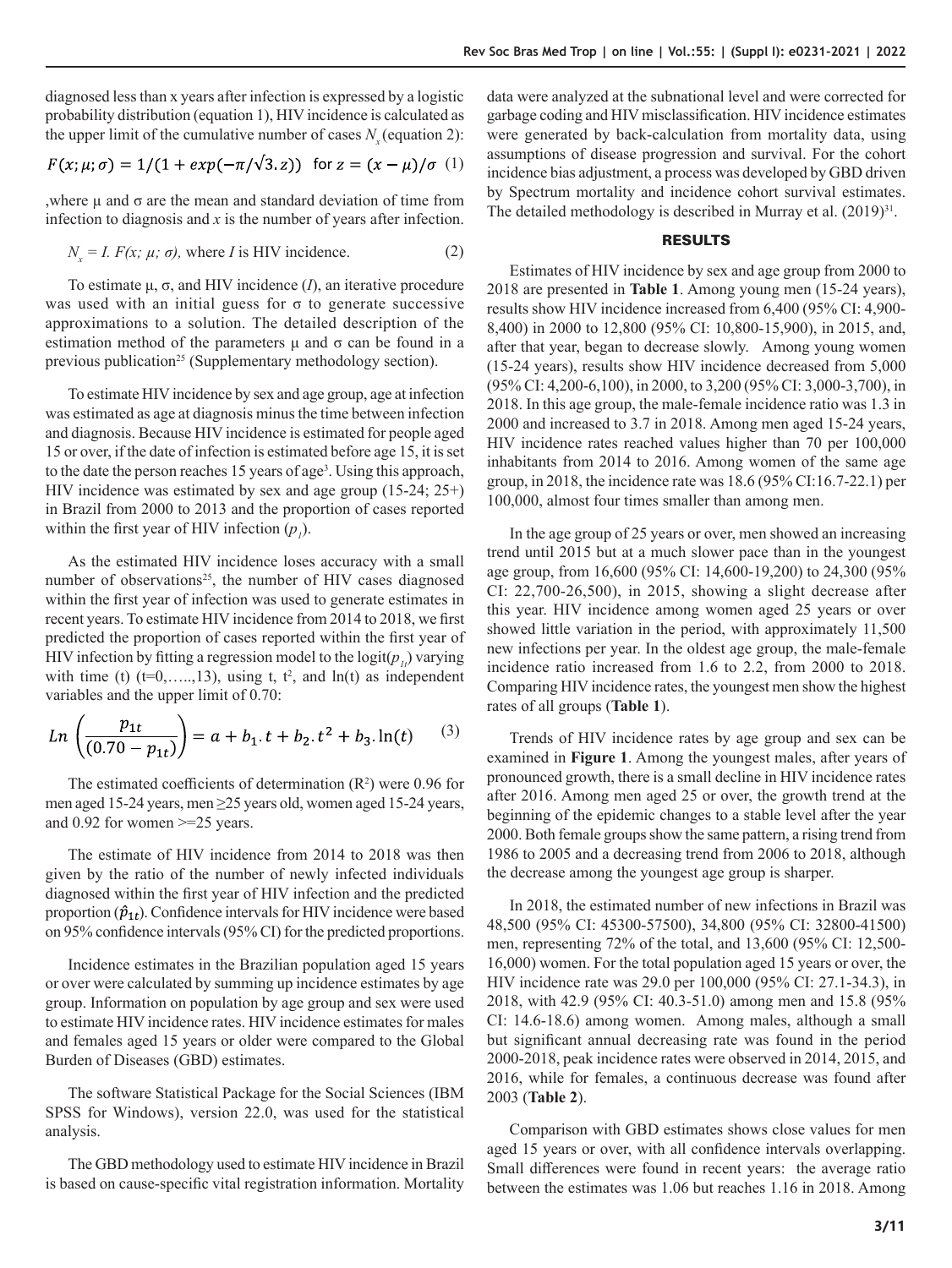|      |                   |      |             |           |           |      | <b>Males</b>   |                  |        |           |      |           |  |  |  |
|------|-------------------|------|-------------|-----------|-----------|------|----------------|------------------|--------|-----------|------|-----------|--|--|--|
|      |                   |      | 15-24 years |           |           |      |                | 25 years or over |        |           |      |           |  |  |  |
| Year |                   |      | 95% CI      | Rate      | 95% CI    |      | Incidence      |                  | 95% CI | Rate      |      | 95% CI    |  |  |  |
|      | Incidence (x1000) | LL   | <b>UL</b>   | (1100000) | <b>LL</b> | UL   | (x1000)        | LL               | UL     | (1100000) | LL   | <b>UL</b> |  |  |  |
| 2000 | 6.4               | 4.9  | 8.4         | 37.7      | 28.8      | 50.0 | 16.6           | 14.6             | 19.2   | 41.3      | 36.1 | 47.7      |  |  |  |
| 2001 | 6.7               | 5.3  | 8.4         | 39.4      | 31.5      | 49.8 | 17.4           | 15.6             | 19.5   | 42.0      | 37.7 | 47.1      |  |  |  |
| 2002 | 7.1               | 5.7  | 8.9         | 41.7      | 33.4      | 52.7 | 17.8           | 16.0             | 20.0   | 42.0      | 37.8 | 47.1      |  |  |  |
| 2003 | 7.5               | 6.0  | 9.4         | 44.0      | 35.4      | 55.2 | 18.3           | 16.5             | 20.5   | 42.1      | 37.9 | 47.1      |  |  |  |
| 2004 | 7.8               | 6.3  | 9.8         | 45.8      | 37.2      | 57.1 | 18.5           | 16.7             | 20.6   | 41.5      | 37.5 | 46.3      |  |  |  |
| 2005 | 8.0               | 6.5  | 9.9         | 46.7      | 38.0      | 57.9 | 18.7           | 16.9             | 20.9   | 41.0      | 37.1 | 45.6      |  |  |  |
| 2006 | 8.1               | 6.6  | 10.0        | 47.1      | 38.4      | 58.4 | 19.1           | 17.3             | 21.2   | 40.7      | 36.9 | 45.3      |  |  |  |
| 2007 | 8.2               | 6.7  | 10.2        | 47.7      | 39.1      | 59.0 | 19.5           | 17.7             | 21.7   | 40.6      | 36.9 | 45.1      |  |  |  |
| 2008 | 8.4               | 6.9  | 10.3        | 48.6      | 39.9      | 59.8 | 19.9           | 18.1             | 22.0   | 40.4      | 36.7 | 44.7      |  |  |  |
| 2009 | 8.6               | 7.2  | 10.6        | 49.7      | 41.2      | 60.8 | 20.2           | 18.4             | 22.2   | 39.9      | 36.5 | 43.9      |  |  |  |
| 2010 | 9.1               | 7.6  | 11.1        | 52.5      | 43.9      | 63.6 | 20.5           | 18.8             | 22.4   | 39.5      | 36.3 | 43.2      |  |  |  |
| 2011 | 9.9               | 8.3  | 11.8        | 56.5      | 47.8      | 67.8 | 20.8           | 19.2             | 22.6   | 39.1      | 36.2 | 42.5      |  |  |  |
| 2012 | 10.6              | 9.0  | 12.7        | 60.6      | 51.6      | 72.5 | 21.3           | 19.8             | 23.0   | 39.0      | 36.3 | 42.2      |  |  |  |
| 2013 | 11.6              | 9.8  | 13.9        | 65.8      | 56.0      | 79.0 | 22.4           | 20.9             | 24.2   | 40.1      | 37.4 | 43.4      |  |  |  |
| 2014 | 12.4              | 10.5 | 15.2        | 70.6      | 59.8      | 86.1 | 23.7           | 22.2             | 25.8   | 41.4      | 38.7 | 44.9      |  |  |  |
| 2015 | 12.8              | 10.8 | 15.9        | 72.5      | 61.1      | 90.2 | 24.3           | 22.7             | 26.5   | 41.3      | 38.6 | 45.0      |  |  |  |
| 2016 | 12.6              | 10.7 | 16.1        | 71.3      | 60.2      | 90.6 | 24.0           | 22.5             | 26.2   | 39.8      | 37.3 | 43.5      |  |  |  |
| 2017 | 12.0              | 10.2 | 15.5        | 67.5      | 57.6      | 87.2 | 23.2           | 21.8             | 25.3   | 37.4      | 35.3 | 40.9      |  |  |  |
| 2018 | 11.9              | 10.9 | 16.4        | 66.5      | 61.2      | 91.8 | 23.0           | 21.9             | 25.1   | 36.2      | 34.5 | 39.5      |  |  |  |
|      |                   |      |             |           |           |      | <b>Females</b> |                  |        |           |      |           |  |  |  |

**TABLE 1:** HIV incidence and HIV incidence rates (per 100,000 inhabitants) by sex, age group, and year of HIV infection. Brazil, 2004-18.

|      |                   | 15-24 years |           |                | 25 years or over |      |           |      |           |           |        |      |  |
|------|-------------------|-------------|-----------|----------------|------------------|------|-----------|------|-----------|-----------|--------|------|--|
| Year | Incidence (x1000) |             | 95% CI    | 95% CI<br>Rate |                  |      | Incidence |      | 95% CI    | Rate      | 95% CI |      |  |
|      |                   | LL.         | <b>UL</b> | (100000)       |                  |      | (x1000)   | LL   | <b>UL</b> | (1100000) | LL     | UL   |  |
| 2000 | 5.0               | 4.2         | 6.1       | 29.6           | 24.9             | 35.8 | 10.7      | 9.0  | 13.0      | 24.6      | 20.7   | 30.1 |  |
| 2001 | 5.1               | 4.5         | 5.9       | 30.3           | 26.6             | 34.9 | 11.2      | 9.8  | 13.1      | 25.3      | 22.1   | 29.5 |  |
| 2002 | 5.1               | 4.5         | 5.8       | 29.8           | 26.4             | 34.2 | 11.7      | 10.3 | 13.6      | 25.7      | 22.6   | 29.8 |  |
| 2003 | 5.1               | 4.5         | 5.8       | 29.9           | 26.6             | 33.9 | 12.0      | 10.6 | 13.9      | 25.7      | 22.7   | 29.7 |  |
| 2004 | 5.0               | 4.4         | 5.6       | 29.1           | 26.1             | 32.9 | 12.1      | 10.7 | 13.9      | 25.2      | 22.3   | 28.9 |  |
| 2005 | 4.8               | 4.4         | 5.4       | 28.4           | 25.6             | 31.9 | 12.1      | 10.7 | 13.8      | 24.5      | 21.8   | 28.0 |  |
| 2006 | 4.6               | 4.2         | 5.2       | 27.3           | 24.6             | 30.5 | 11.9      | 10.6 | 13.6      | 23.6      | 21.0   | 26.9 |  |
| 2007 | 4.5               | 4.1         | 5.0       | 26.4           | 23.9             | 29.5 | 11.8      | 10.6 | 13.5      | 22.8      | 20.4   | 26.0 |  |
| 2008 | 4.4               | 4.0         | 4.9       | 25.6           | 23.3             | 28.5 | 11.8      | 10.6 | 13.4      | 22.2      | 19.9   | 25.2 |  |
| 2009 | 4.2               | 3.9         | 4.7       | 24.7           | 22.6             | 27.4 | 11.8      | 10.6 | 13.3      | 21.6      | 19.4   | 24.3 |  |
| 2010 | 4.1               | 3.8         | 4.5       | 23.9           | 22.0             | 26.3 | 11.7      | 10.6 | 13.1      | 20.9      | 19.0   | 23.4 |  |
| 2011 | 4.0               | 3.7         | 4.4       | 23.3           | 21.6             | 25.5 | 11.5      | 10.5 | 12.8      | 20.1      | 18.3   | 22.3 |  |
| 2012 | 3.9               | 3.7         | 4.3       | 23.0           | 21.3             | 25.0 | 11.4      | 10.5 | 12.7      | 19.4      | 17.8   | 21.5 |  |
| 2013 | 3.9               | 3.6         | 4.2       | 22.6           | 21.0             | 24.7 | 11.5      | 10.6 | 12.8      | 19.1      | 17.5   | 21.2 |  |
| 2014 | 3.9               | 3.6         | 4.3       | 22.5           | 20.9             | 24.8 | 11.6      | 10.7 | 13.0      | 18.8      | 17.2   | 21.0 |  |
| 2015 | 3.8               | 3.5         | 4.2       | 22.0           | 20.3             | 24.4 | 11.5      | 10.5 | 13.1      | 18.1      | 16.5   | 20.6 |  |
| 2016 | 3.6               | 3.3         | 4.0       | 20.6           | 18.9             | 23.1 | 11.0      | 10.0 | 12.7      | 16.9      | 15.4   | 19.4 |  |
| 2017 | 3.4               | 3.1         | 3.8       | 19.5           | 17.9             | 22.2 | 10.6      | 9.7  | 12.4      | 15.8      | 14.5   | 18.5 |  |
| 2018 | 3.2               | 3.0         | 3.7       | 18.6           | 17.2             | 21.4 | 10.4      | 9.6  | 12.3      | 15.1      | 13.9   | 17.9 |  |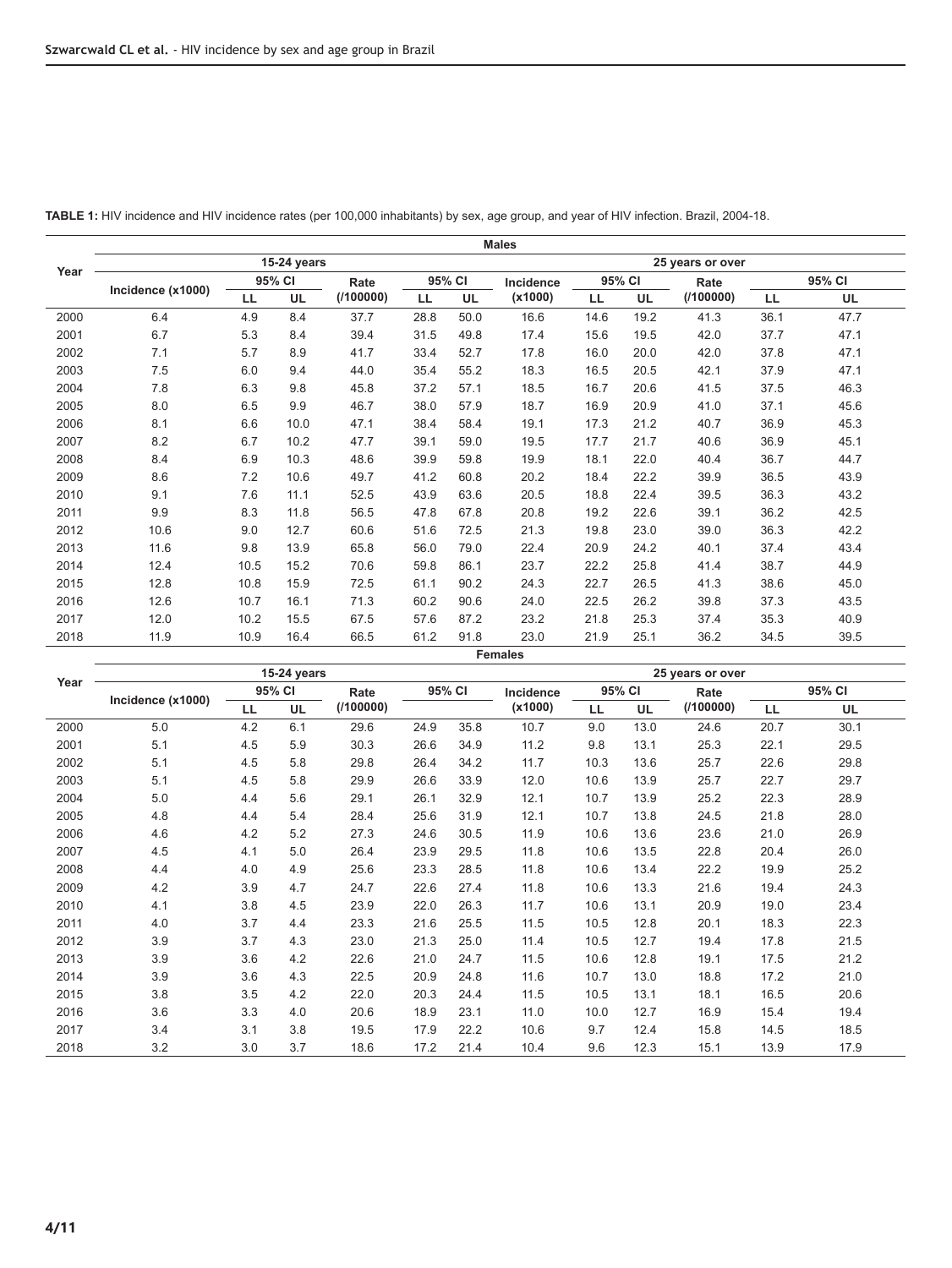

**FIGURE 1:** HIV Incidence Rates (per 100,000 inhabitants) by sex and age group. Brazil. 1986-2018.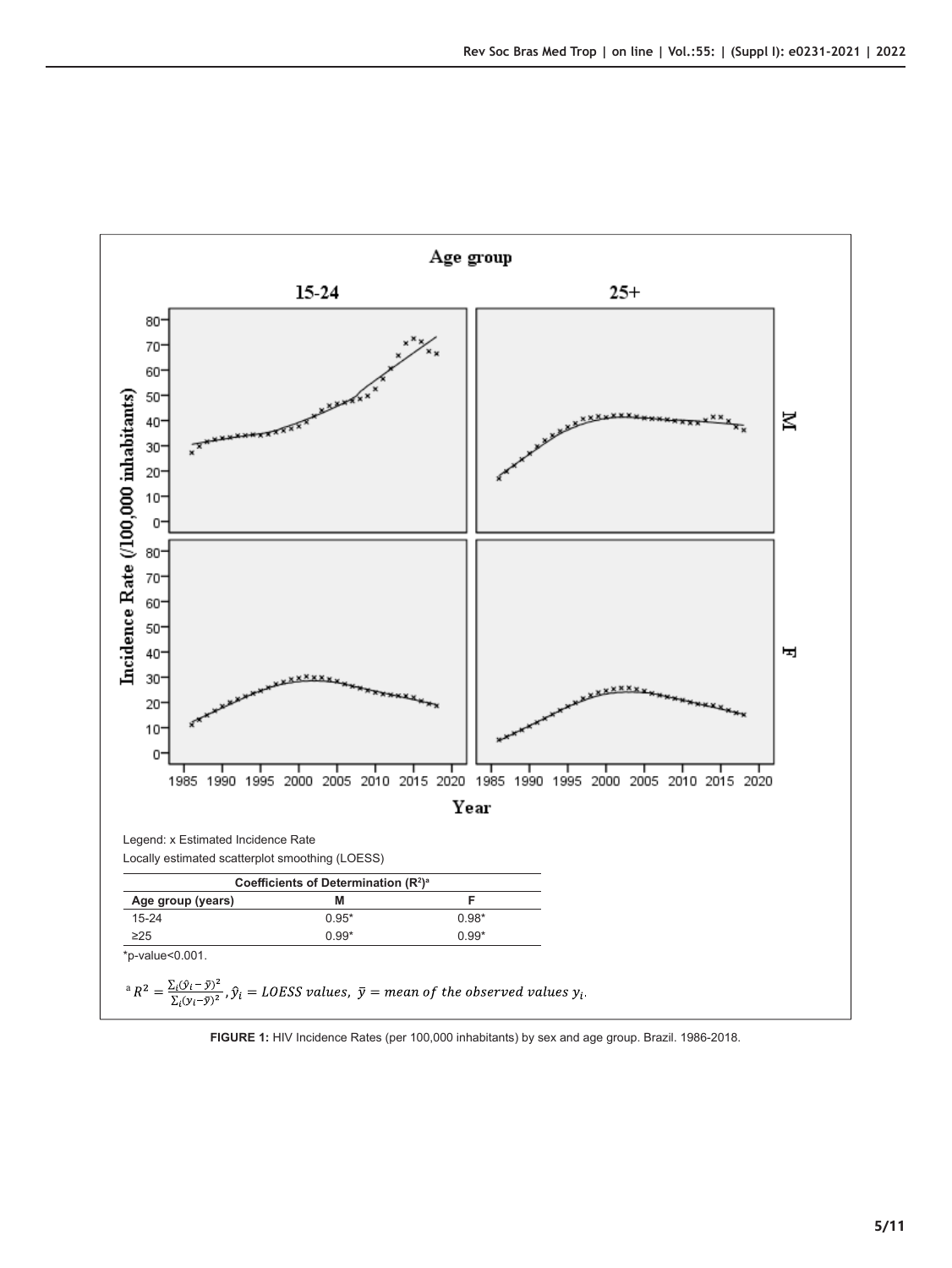**TABLE 2:** Comparison of HIV incidence and HIV incidence rate estimates (per 100,000 inhabitants) with GBD estimates by sex and year of HIV infection. Brazil, 2000-2018.

|      |                   |      |                            |           |      |           | <b>Males</b>   |                      |           |           |      |        |  |  |  |
|------|-------------------|------|----------------------------|-----------|------|-----------|----------------|----------------------|-----------|-----------|------|--------|--|--|--|
|      |                   |      | <b>Brazilian estimates</b> |           |      |           |                | <b>GBD</b> estimates |           |           |      |        |  |  |  |
| Year |                   |      | 95% CI                     | Rate      |      | 95% CI    | Incidence      |                      | 95% CI    | Rate      |      | 95% CI |  |  |  |
|      | Incidence (x1000) | LL.  | UL                         | (1100000) | LL   | <b>UL</b> | (x1000)        | LL                   | <b>UL</b> | (1100000) | LL.  | UL     |  |  |  |
| 2000 | 23.0              | 19.4 | 27.7                       | 40.2      | 34.0 | 48.4      | 27.9           | 21.4                 | 34.0      | 48.8      | 37.4 | 59.5   |  |  |  |
| 2001 | 24.0              | 20.9 | 27.9                       | 41.2      | 35.9 | 47.9      | 25.3           | 20.3                 | 30.6      | 43.4      | 34.8 | 52.5   |  |  |  |
| 2002 | 24.9              | 21.7 | 28.9                       | 41.9      | 36.5 | 48.7      | 24.6           | 19.7                 | 29.8      | 41.4      | 33.2 | 50.2   |  |  |  |
| 2003 | 25.8              | 22.5 | 29.9                       | 42.6      | 37.2 | 49.4      | 24.7           | 19.6                 | 29.8      | 40.8      | 32.4 | 49.3   |  |  |  |
| 2004 | 26.3              | 23.1 | 30.4                       | 42.7      | 37.4 | 49.3      | 24.9           | 20.0                 | 30.0      | 40.4      | 32.4 | 48.6   |  |  |  |
| 2005 | 26.7              | 23.5 | 30.8                       | 42.5      | 37.3 | 49.0      | 25.5           | 20.7                 | 30.4      | 40.6      | 32.9 | 48.4   |  |  |  |
| 2006 | 27.2              | 23.9 | 31.3                       | 42.5      | 37.3 | 48.8      | 26.4           | 21.2                 | 31.4      | 41.2      | 33.1 | 49.0   |  |  |  |
| 2007 | 27.8              | 24.5 | 31.9                       | 42.5      | 37.4 | 48.8      | 27.3           | 21.9                 | 32.5      | 41.8      | 33.5 | 49.8   |  |  |  |
| 2008 | 28.3              | 25.0 | 32.4                       | 42.5      | 37.6 | 48.6      | 28.5           | 22.8                 | 33.9      | 42.8      | 34.2 | 50.9   |  |  |  |
| 2009 | 28.8              | 25.6 | 32.8                       | 42.4      | 37.7 | 48.3      | 30.3           | 23.6                 | 36.4      | 44.6      | 34.7 | 53.6   |  |  |  |
| 2010 | 29.6              | 26.5 | 33.5                       | 42.7      | 38.2 | 48.3      | 32.3           | 24.8                 | 38.8      | 46.6      | 35.8 | 56.0   |  |  |  |
| 2011 | 30.6              | 27.6 | 34.4                       | 43.4      | 39.0 | 48.8      | 34.0           | 25.8                 | 41.1      | 48.1      | 36.5 | 58.2   |  |  |  |
| 2012 | 31.9              | 28.8 | 35.7                       | 44.2      | 40.0 | 49.6      | 36.1           | 27.3                 | 43.5      | 50.1      | 37.9 | 60.4   |  |  |  |
| 2013 | 34.0              | 30.7 | 38.1                       | 46.2      | 41.8 | 51.9      | 38.2           | 28.5                 | 46.3      | 52.0      | 38.8 | 63.0   |  |  |  |
| 2014 | 36.2              | 32.7 | 40.9                       | 48.3      | 43.6 | 54.6      | 40.1           | 29.8                 | 48.4      | 53.5      | 39.7 | 64.6   |  |  |  |
| 2015 | 37.1              | 33.5 | 42.4                       | 48.5      | 43.8 | 55.5      | 40.4           | 30.1                 | 48.7      | 52.8      | 39.4 | 63.7   |  |  |  |
| 2016 | 36.6              | 33.1 | 42.3                       | 46.9      | 42.5 | 54.2      | 40.4           | 30.4                 | 48.8      | 51.8      | 39.0 | 62.5   |  |  |  |
| 2017 | 35.2              | 32.1 | 40.8                       | 44.2      | 40.2 | 51.3      | 40.4           | 30.6                 | 49.1      | 50.7      | 38.4 | 61.7   |  |  |  |
| 2018 | 34.8              | 32.8 | 41.5                       | 42.9      | 40.3 | 51.0      | 40.4           | 30.7                 | 49.3      | 49.7      | 37.8 | 60.7   |  |  |  |
|      |                   |      |                            |           |      |           | <b>Females</b> |                      |           |           |      |        |  |  |  |

|      |                   |      | <b>Brazilian estimates</b> |           |      | <b>GBD</b> estimates |           |      |        |          |      |        |  |
|------|-------------------|------|----------------------------|-----------|------|----------------------|-----------|------|--------|----------|------|--------|--|
| Year |                   |      | 95% CI                     | Rate      |      | 95% CI               | Incidence |      | 95% CI | Rate     |      | 95% CI |  |
|      | Incidence (x1000) | LL   | <b>UL</b>                  | (1100000) |      |                      | (x1000)   | LL   | UL     | (100000) | LL.  | UL     |  |
| 2000 | 15.7              | 13.2 | 19.1                       | 26.0      | 21.9 | 31.7                 | 19.4      | 14.5 | 23.6   | 32.2     | 24.1 | 39.2   |  |
| 2001 | 16.4              | 14.3 | 19.0                       | 26.7      | 23.3 | 31.0                 | 17.6      | 13.6 | 21.5   | 28.7     | 22.2 | 35.0   |  |
| 2002 | 16.8              | 14.8 | 19.4                       | 26.8      | 23.6 | 31.0                 | 17.1      | 12.9 | 21.2   | 27.3     | 20.6 | 33.9   |  |
| 2003 | 17.1              | 15.1 | 19.6                       | 26.8      | 23.7 | 30.8                 | 16.8      | 12.7 | 21.2   | 26.4     | 19.9 | 33.3   |  |
| 2004 | 17.1              | 15.2 | 19.5                       | 26.2      | 23.3 | 30.0                 | 16.6      | 12.6 | 21.0   | 25.5     | 19.4 | 32.3   |  |
| 2005 | 16.9              | 15.1 | 19.2                       | 25.5      | 22.8 | 29.0                 | 16.5      | 12.6 | 21.0   | 24.9     | 19.0 | 31.7   |  |
| 2006 | 16.5              | 14.8 | 18.8                       | 24.5      | 21.9 | 27.8                 | 16.7      | 12.7 | 21.2   | 24.7     | 18.8 | 31.4   |  |
| 2007 | 16.3              | 14.6 | 18.5                       | 23.7      | 21.3 | 26.9                 | 16.8      | 12.8 | 21.5   | 24.4     | 18.6 | 31.2   |  |
| 2008 | 16.2              | 14.6 | 18.3                       | 23.0      | 20.7 | 26.0                 | 17.2      | 13.0 | 22.2   | 24.5     | 18.5 | 31.6   |  |
| 2009 | 16.0              | 14.5 | 18.0                       | 22.3      | 20.2 | 25.1                 | 17.8      | 13.1 | 23.3   | 24.8     | 18.3 | 32.5   |  |
| 2010 | 15.8              | 14.4 | 17.6                       | 21.6      | 19.7 | 24.1                 | 18.6      | 13.5 | 24.6   | 25.4     | 18.5 | 33.7   |  |
| 2011 | 15.5              | 14.2 | 17.2                       | 20.8      | 19.1 | 23.1                 | 19.3      | 13.8 | 25.3   | 25.9     | 18.5 | 33.9   |  |
| 2012 | 15.4              | 14.1 | 17.0                       | 20.2      | 18.6 | 22.3                 | 20.2      | 13.8 | 26.1   | 26.5     | 18.1 | 34.3   |  |
| 2013 | 15.4              | 14.2 | 17.0                       | 19.9      | 18.3 | 22.0                 | 21.2      | 14.7 | 27.2   | 27.3     | 18.9 | 35.0   |  |
| 2014 | 15.5              | 14.3 | 17.3                       | 19.6      | 18.0 | 21.8                 | 22.4      | 15.5 | 28.4   | 28.3     | 19.6 | 35.8   |  |
| 2015 | 15.3              | 14.0 | 17.3                       | 18.9      | 17.3 | 21.4                 | 22.2      | 15.5 | 28.0   | 27.4     | 19.2 | 34.6   |  |
| 2016 | 14.6              | 13.3 | 16.7                       | 17.6      | 16.1 | 20.2                 | 22.4      | 15.7 | 28.1   | 27.1     | 19.0 | 34.0   |  |
| 2017 | 14.0              | 12.8 | 16.2                       | 16.6      | 15.2 | 19.2                 | 22.4      | 15.8 | 28.0   | 26.6     | 18.7 | 33.2   |  |
| 2018 | 13.6              | 12.5 | 16.0                       | 15.8      | 14.6 | 18.6                 | 22.4      | 15.9 | 28.0   | 26.0     | 18.5 | 32.5   |  |

**Information sources:** Brazilian estimates – Department of Chronic Conditions and Sexually Transmitted Diseases (DCCI), Ministry of Health. GBD estimates: [https://vizhub.healthdata.org/gbd-compare/.](https://vizhub.healthdata.org/gbd-compare/)

women, similar estimates were also found until 2009. However, GBD estimates show an upward trend from 2009 to 2014 and steadiness after year 2014, with approximately 22,000 new infections each year, while Brazilian estimates present a decreasing trend so that the differences widen at the end of the time series. Among women, the average ratio between estimates was 1.05 until 2009 but attains values higher than 1.50 in the last three years (**Table 2**).

In **Figure 2**, trends of Brazilian and GBD incidence rate estimates are compared. Among men aged 15 years or over, all Brazilian estimates are within the GBD 95% CIs. Time trends are also similar, but a sharper decrease was found in the Brazilian estimates in recent years. Among women, Brazilian rates are within the GBD 95% CIs until 2014. However, as trends in incidence rates diverge after that year, Brazilian estimates move away from the lower limits of the GBD CI.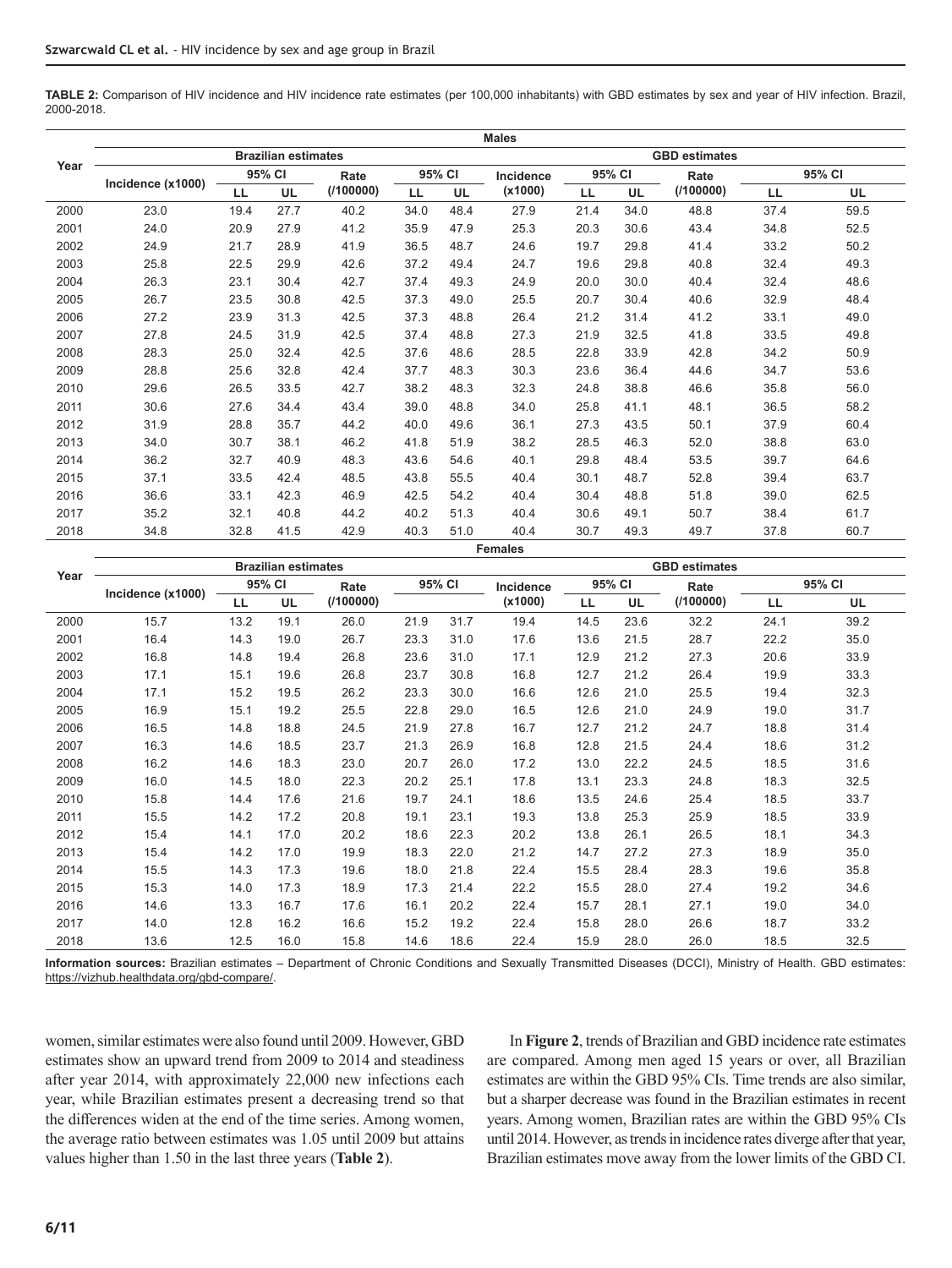| <b>TABLE 2:</b> Comparison of HIV incidence and HIV incidence rate estimates (per 100,000 inhabitants) with GBD estimates by sex and year of HIV infection. Brazil. |  |  |  |  |  |  |
|---------------------------------------------------------------------------------------------------------------------------------------------------------------------|--|--|--|--|--|--|
| 2000-2018 (continuation).                                                                                                                                           |  |  |  |  |  |  |

|      | <b>Total</b>      |      |                            |           |      |        |                      |      |        |           |      |           |  |  |  |
|------|-------------------|------|----------------------------|-----------|------|--------|----------------------|------|--------|-----------|------|-----------|--|--|--|
|      |                   |      | <b>Brazilian estimates</b> |           |      |        | <b>GBD</b> estimates |      |        |           |      |           |  |  |  |
| Year |                   |      | 95% CI                     | Rate      |      | 95% CI | Incidence            |      | 95% CI | Rate      |      | 95% CI    |  |  |  |
|      | Incidence (x1000) | LL   | UL                         | (1100000) | LL   | UL     | (x1000)              | LL   | UL     | (1100000) | LL.  | <b>UL</b> |  |  |  |
| 2000 | 38.7              | 32.6 | 46.7                       | 32.9      | 27.8 | 39.8   | 47.3                 | 36.1 | 57.3   | 40.3      | 30.7 | 48.8      |  |  |  |
| 2001 | 40.4              | 35.2 | 46.9                       | 33.8      | 29.5 | 39.2   | 42.9                 | 34.0 | 52.0   | 35.9      | 28.4 | 43.5      |  |  |  |
| 2002 | 41.7              | 36.4 | 48.3                       | 34.2      | 29.9 | 39.6   | 41.7                 | 32.8 | 50.7   | 34.2      | 26.9 | 41.6      |  |  |  |
| 2003 | 42.9              | 37.6 | 49.5                       | 34.5      | 30.3 | 39.9   | 41.5                 | 32.7 | 50.7   | 33.4      | 26.3 | 40.8      |  |  |  |
| 2004 | 43.4              | 38.2 | 49.9                       | 34.3      | 30.2 | 39.4   | 41.5                 | 32.8 | 50.6   | 32.8      | 25.9 | 40.0      |  |  |  |
| 2005 | 43.6              | 38.5 | 50.0                       | 33.8      | 29.8 | 38.7   | 42.0                 | 33.4 | 51.1   | 32.5      | 25.9 | 39.6      |  |  |  |
| 2006 | 43.7              | 38.7 | 50.1                       | 33.2      | 29.4 | 38.0   | 42.9                 | 33.9 | 52.1   | 32.6      | 25.8 | 39.6      |  |  |  |
| 2007 | 44.1              | 39.1 | 50.4                       | 32.9      | 29.1 | 37.5   | 44.2                 | 35.0 | 53.6   | 32.9      | 26.1 | 39.9      |  |  |  |
| 2008 | 44.5              | 39.6 | 50.6                       | 32.5      | 28.9 | 37.0   | 45.8                 | 35.7 | 55.8   | 33.5      | 26.1 | 40.8      |  |  |  |
| 2009 | 44.8              | 40.1 | 50.7                       | 32.1      | 28.7 | 36.4   | 48.0                 | 36.8 | 59.5   | 34.4      | 26.4 | 42.6      |  |  |  |
| 2010 | 45.4              | 40.9 | 51.1                       | 31.9      | 28.7 | 35.9   | 50.9                 | 38.3 | 63.0   | 35.8      | 26.9 | 44.3      |  |  |  |
| 2011 | 46.2              | 41.8 | 51.6                       | 31.8      | 28.8 | 35.6   | 53.3                 | 39.8 | 65.9   | 36.7      | 27.4 | 45.4      |  |  |  |
| 2012 | 47.2              | 43.0 | 52.7                       | 31.9      | 29.0 | 35.6   | 56.2                 | 41.7 | 69.1   | 37.9      | 28.1 | 46.6      |  |  |  |
| 2013 | 49.4              | 44.9 | 55.2                       | 32.7      | 29.7 | 36.5   | 59.3                 | 43.5 | 72.6   | 39.2      | 28.8 | 48.0      |  |  |  |
| 2014 | 51.7              | 47.0 | 58.2                       | 33.5      | 30.5 | 37.8   | 62.5                 | 45.4 | 76.4   | 40.5      | 29.4 | 49.5      |  |  |  |
| 2015 | 52.5              | 47.5 | 59.7                       | 33.3      | 30.2 | 37.9   | 62.6                 | 46.0 | 76.4   | 39.8      | 29.2 | 48.5      |  |  |  |
| 2016 | 51.2              | 46.4 | 58.9                       | 31.9      | 28.9 | 36.7   | 62.8                 | 46.4 | 76.4   | 39.1      | 28.9 | 47.6      |  |  |  |
| 2017 | 49.1              | 44.8 | 57.0                       | 30.0      | 27.4 | 34.8   | 62.9                 | 46.8 | 77.8   | 38.4      | 28.6 | 47.5      |  |  |  |
| 2018 | 48.5              | 45.3 | 57.5                       | 29.0      | 27.1 | 34.3   | 62.8                 | 47.0 | 77.4   | 37.5      | 28.1 | 46.3      |  |  |  |

Information sources: Brazilian estimates – Department of Chronic Conditions and Sexually Transmitted Diseases (DCCI), Ministry of Health. GBD estimates: [https://vizhub.healthdata.org/gbd-compare/.](https://vizhub.healthdata.org/gbd-compare/)

Progress indicators of epidemic control interventions are presented in **Table 3**. Annual growth rates of HIV incidence rates in the period 2000-2018 indicate that the highest annual growth was presented by the youngest age group (3.7%). Men aged 25 years or over showed a small but significant decreasing rate (-0.5% per year). Both female age groups showed decreasing rates of variation (-2.7% and -2.9%), among women aged 15-24 and 25 or over, respectively.

Improvements in the average time from infection to diagnosis were found for all age groups and both sexes (**Table 3**). Among men aged 15-24 years, the average time decreased from 9.0 to 3.9 years, and the estimated proportion of cases diagnosed less than one year after infection increased from 11.0% to 52.5% from 2000 to 2018. Males aged 25 years or over presented the lowest average time from infection to diagnosis (2.8 years), and the highest proportion of people diagnosed in the same year of infection (60.6%) in 2018. Among the youngest men who became HIV infected from 2000 to 2018, the proportion of undiagnosed cases by 2018 was 22.6%, and among the youngest women, 11.9%, while among the oldest, the proportions were 13.4% among males and 12.9% among females. There is an increase in the proportion of HIV cases with antiretroviral dispensation within the first year of infection, reaching 48.1% among men and 42.6% among women in 2018.

#### **DISCUSSION**

In this study, surveillance available data was used to estimate HIV incidence categorized by sex and age group in Brazil. The approach is applicable at granular levels to all countries that monitor the clinical information of patients (CD4 count and ART). The procedure used in this study represents a simplification when compared to the previous model<sup>25</sup> and uses the number of HIV cases



**FIGURE 2:** Brazilian and GBD estimates of HIV Incidence Rates (per 100,000 inhabitants) by sex. Brazil. 2000-2018. \*GBD - GBD Incidence Rate (/100,000 inhabitants) estimate. UL GBD – 95% CI Upper limit of the GBD estimate. LL GBD – 95% CI Lower limit of the GBD estimate. BR – Brazilian Incidence Rate (/100,000 inhabitants).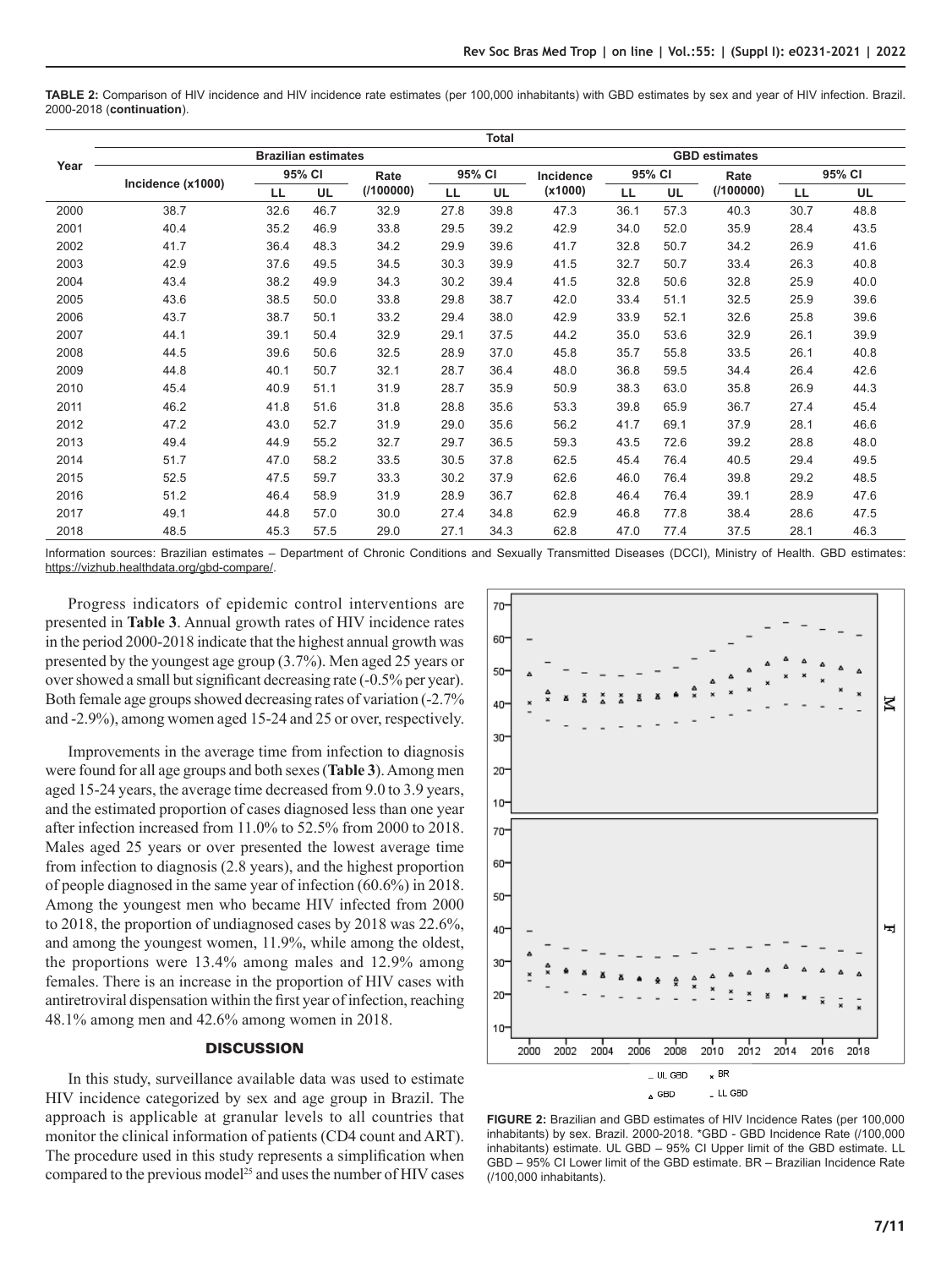**TABLE 3:** Mean time from HIV infection to diagnosis. Proportion (%) of HIV infected cases diagnosed within the first year of infection. Proportion (%) with ART dispensation within the first year of HIV infection. Proportion of undiagnosed cases from 2010 to 2018. HIV incidence rate annual growthª from 2000 to 2018 by sex and age group. Brazil. selected years.

| Sex     | <b>Age Group</b> | Year of HIV<br>infection | <b>Mean time</b><br>(years) | Proportion (%)<br>of diagnosed<br>cases in the<br><b>HIV infection</b><br>year | Proportion<br>(%) with ART<br>dispensation<br>in the HIV<br>infection year | Proportion (%)<br>of undiagnosed<br>cases from<br>2000 to 2018 | <b>HIV incidence</b><br>rate annual<br>variation <sup>a</sup><br>(%) |
|---------|------------------|--------------------------|-----------------------------|--------------------------------------------------------------------------------|----------------------------------------------------------------------------|----------------------------------------------------------------|----------------------------------------------------------------------|
|         |                  | 2000                     | 9.0                         | 11.5                                                                           | 0.5                                                                        |                                                                |                                                                      |
|         |                  | 2005                     | 8.6                         | 11.6                                                                           | 0.2                                                                        |                                                                |                                                                      |
|         | $15 - 24$        | 2010                     | 6.1                         | 20.9                                                                           | 1.0                                                                        | 22.6                                                           | $3.7*$                                                               |
|         |                  | 2014                     | 5.0                         | 35.2                                                                           | 14.7                                                                       |                                                                |                                                                      |
|         |                  | 2018                     | 3.9                         | 52.5                                                                           | 45.0                                                                       |                                                                |                                                                      |
|         |                  | 2000                     | 5.0                         | 26.9                                                                           | 3.8                                                                        |                                                                |                                                                      |
|         |                  | 2005                     | 4.3                         | 27.6                                                                           | 1.9                                                                        |                                                                |                                                                      |
| Males   | $25+$            | 2010                     | 3.5                         | 35.2                                                                           | 5.3                                                                        | 13.4                                                           | $-0.5*$                                                              |
|         |                  | 2014                     | 3.2                         | 50.0                                                                           | 24.4                                                                       |                                                                |                                                                      |
|         |                  | 2018                     | 2.8                         | 60.6                                                                           | 50.1                                                                       |                                                                |                                                                      |
|         |                  | 2000                     | 6.5                         | 22.7                                                                           | 2.4                                                                        |                                                                |                                                                      |
|         |                  | 2005                     | 5.6                         | 22.8                                                                           | 1.2                                                                        |                                                                |                                                                      |
|         | Total            | 2010                     | 4.8                         | 30.7                                                                           | 3.6                                                                        | 16.3                                                           | $0.7*$                                                               |
|         |                  | 2014                     | 3.7                         | 44.6                                                                           | 20.6                                                                       |                                                                |                                                                      |
|         |                  | 2018                     | 3.4                         | 57.8                                                                           | 48.1                                                                       |                                                                |                                                                      |
|         |                  | 2000                     | 5.9                         | 23.8                                                                           | 2.2                                                                        |                                                                |                                                                      |
|         |                  | 2005                     | 5.3                         | 31.1                                                                           | 2.4                                                                        |                                                                |                                                                      |
|         | $15 - 24$        | 2010                     | 4.6                         | 40.0                                                                           | 8.4                                                                        | 11.9                                                           | $-2.7*$                                                              |
|         |                  | 2014                     | 4.1                         | 49.0                                                                           | 22.1                                                                       |                                                                |                                                                      |
|         |                  | 2018                     | 3.3                         | 56.4                                                                           | 41.9                                                                       |                                                                |                                                                      |
|         |                  | 2000                     | 3.5                         | 28.8                                                                           | 4.2                                                                        |                                                                |                                                                      |
|         |                  | 2005                     | 3.3                         | 33.5                                                                           | 2.8                                                                        |                                                                |                                                                      |
| Females | $25 - +$         | 2010                     | 3.2                         | 39.2                                                                           | 6.7                                                                        | 12.9                                                           | $-2.9*$                                                              |
|         |                  | 2014                     | 3.0                         | 50.7                                                                           | 23.1                                                                       |                                                                |                                                                      |
|         |                  | 2018                     | 2.9                         | 57.1                                                                           | 43.1                                                                       |                                                                |                                                                      |
|         |                  | 2000                     | 5.3                         | 27.2                                                                           | 3.3                                                                        |                                                                |                                                                      |
|         |                  | 2005                     | 4.7                         | 32.8                                                                           | 2.6                                                                        |                                                                |                                                                      |
|         | Total            | 2010                     | 4.1                         | 39.4                                                                           | $7.0\,$                                                                    | 12.6                                                           | $-2.8*$                                                              |
|         |                  | 2014                     | 3.7                         | 50.2                                                                           | 22.6                                                                       |                                                                |                                                                      |
|         |                  | 2018                     | $3.0\,$                     | 56.6                                                                           | 42.6                                                                       |                                                                |                                                                      |

\*p-value less than 0.01.

a Estimated by an exponential regression model assuming that incidence rates vary from 2000 to 2018 with a constant percent variation by year.

diagnosed within the first year of infection to generate estimates in recent years.

This method produced estimates consistent with those of the UNAIDS report 201932. Like our results, estimates resulting from an age-structured deterministic model with reporting and treatment rates showed a second wave of infections after 2001 for both sexes, with the female curve decreasing after 2009<sup>33</sup>.

Regarding GBD estimates among men, HIV incidence rates similar, as are time trends from 2000 to 2018. Although all CIs overlap, small differences were found in recent years, as Brazilian incidence rates based on surveillance data has a sharper decline after 2015 than GBD estimates. Among women, similar estimates were also found up to 2009, but different trends were found after

this year when Brazilian estimates move away from the lower limit of the GBD CIs.

Results of this study showed an increase in the proportion of people diagnosed within the first year of infection, a decrease in the average time from infection to diagnosis, and improvements in the proportion of cases starting antiretroviral therapy less than one year after HIV infection. The implementation of the strategy of treatment as prevention (TasP) in December 2013, early HIV diagnosis, and universal treatment at federal, state, and municipality levels, and other prevention interventions, such as pre-exposure prophylaxis (PreP), are having an impact on the control of the HIV epidemic in Brazil<sup>34,35</sup>. A recent study with patients on ART therapy in Brazil showed an increase in the proportion of cases with viral load suppression<sup>36</sup>. PrEP has also been implemented since December 2017 in Brazil<sup>37,38</sup> and may also be reflected in these results.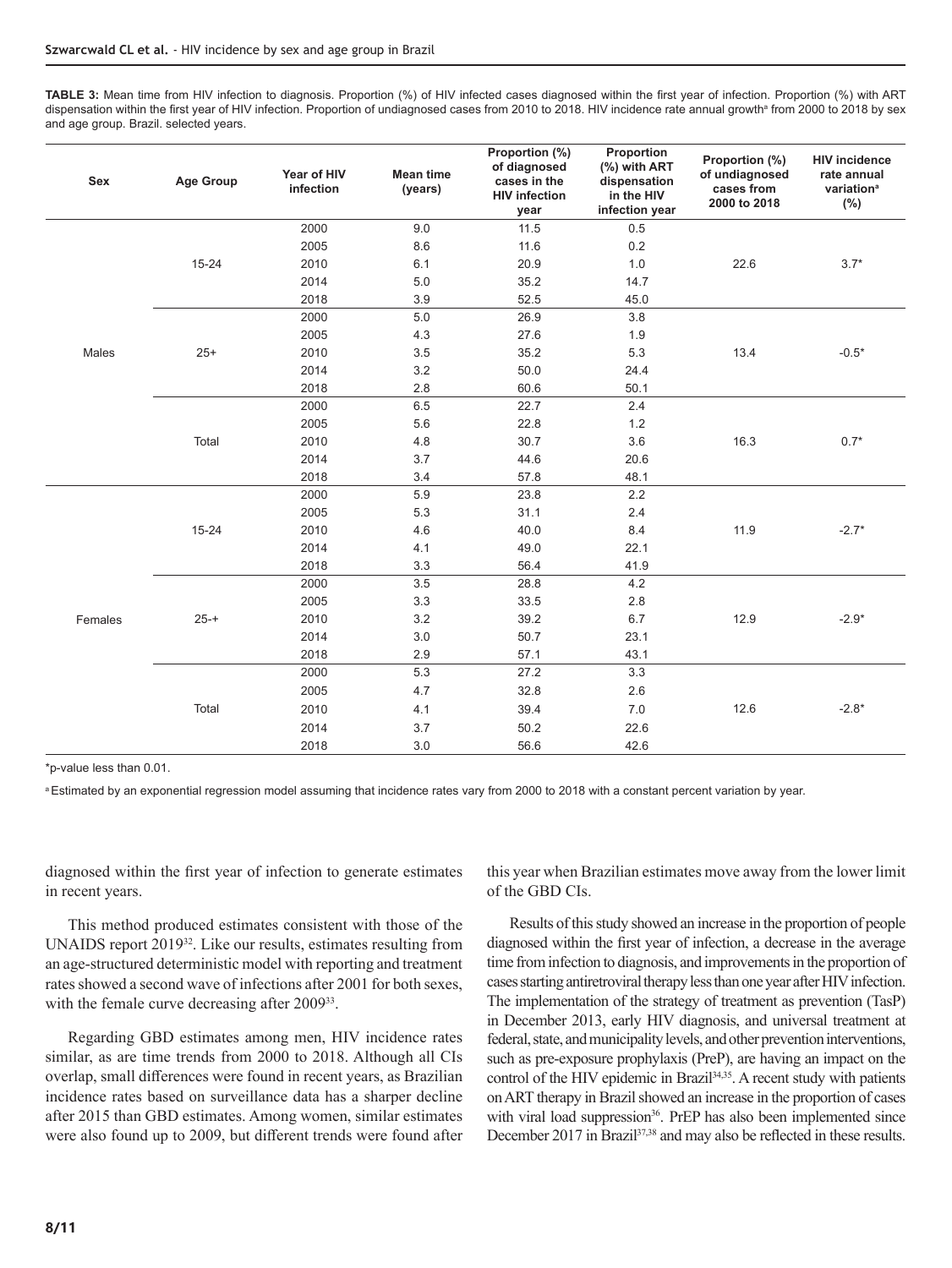Decreases in undiagnosed HIV infection may well be attributable to intensified testing efforts in Brazil. These include multiple services for HIV testing, mobile health units, self-testing, and community-based rapid HIV testing strategies in partnership with non-governmental organizations  $(NGOs)^{39,40}$ . Various national studies indicate that the proportion of people tested for HIV infection has increased, especially among most-at-risk population groups. Comparison of two rounds of biological behavioral surveillance surveys (BBSS) among men who have sex with men (MSM) showed the proportion of those who have never been tested for HIV decreased from 49.8%, in 2009, to 33.8%, in 2016<sup>41</sup>. Among female sex workers, relevant improvements were also found, with the proportion of HIV testing in the last 12 months increasing from 20.3% to 39.3%42.

The continuous decrease in HIV incidence among young women may be attributed to government policy to reduce vertical transmission in Brazil<sup>43</sup>. Reduction in the number of HIV cases among children under five years of age and the proportion of HIV infected children among those exposed are clear indicators of the impact of the routine antenatal HIV screening and other care practices to prevent mother to child transmission<sup>44</sup>. In contrast, the group of youngest men (15-24 years of age) is the only group with a significant increase in the HIV incidence trend from 2000 to 2018. Furthermore, the highest percentage of undiagnosed incident cases from 2010 to 2018 was also found in this group.

One limitation of the Brazilian surveillance integrated system is the large proportion of missing data in the risk category, restricting HIV incidence analyses to available variables, such as age group, sex, and area of residence. However, the literature highlights that young men who has sex with men (MSM) have an increased risk of HIV infection, for which HIV infection rates are higher and are rising relative to the general population. Three nationwide studies of military recruits in 2002, 2007, and 2016 reported HIV prevalence among MSM of 0.56%, 1.23%, and 1.32%, respectively, while the overall recruit population prevalence remained stable, and much lower (0.09%, 0.11%, and 0.12%)<sup>28,45</sup>. In a study conducted in two Brazilian cities using laboratory tests to distinguish recent from long-term infections, the estimated incidence rate was greater than 1% among MSM, more than 30 times greater than for heterosexual men in both cities $19$ .

Other settings have experienced similar rises in incidence among MSM46,47. Despite earlier concerns about an increase in heterosexual cases and "feminization" of the epidemics in Brazil, it seems the actual scenario is the predominance of HIV infection among men, especially among the youngest age group. A recent online survey among MSM in Brazil revealed a low proportion of perceived HIV risk (26%). Moreover, the younger age group increased the odds of binge drinking and unprotected receptive anal sex, and lowered odds of perceived HIV risk<sup>48</sup>. The lack of HIV risk perception is of concern because this may undermine control and prevention efforts, such as PreP. It can therefore be concluded that there is an urgent need to address the vulnerability of young MSM and identify interventions that could reshape notions and perceptions of risk in this group.

Furthermore, the present study indicates the need for expansion of public prevention policies focused on adolescents with more effective communication strategies, including the development of knowledge that involves motivation for a safer behavior<sup>49</sup>. Nevertheless, setbacks of religious and conservative positions have precluded sexual education activities in schools, which may explain the rising rates of unsafe sex among young people and the lack of risk perception, representing major challenges for public health policies aimed at controlling HIV epidemics in Brazil<sup>50</sup>.

Limitations of the Brazilian approach stem from possible violations of underlying CD4 model assumptions and from the imputation procedure used to estimate time from HIV infection to diagnosis. Additionally, as the estimation process relies on modelling the proportion of cases diagnosed within the first year of infection, estimates are uncertain in the more recent years, where we have less information about the expansion of early diagnosis, especially given the government policies of TasP and incentives to HIV testing. Although these limitations might influence the results, the method generated estimates consistent with that of other studies using different methodologies.

Updates to these estimates will enable professionals to monitor progress and plan effective interventions. Moreover, depending on the granularity of the data, the model can be used to derive estimates in other sub-populations and focus interventions on the most challenging population groups at subnational levels.

#### ACKNOWLEDGMENTS

We thank the institutions that provided support for the development and implementation of this study.

### FINANCIAL SUPPORT

Agence National de Recherche sur le Sida et les Hépatites Virales – ANRS (process number 17154) and National Council for Scientific and Technological Development (process number 403883/2018-0).

## AUTHORS' CONTRIBUTION

CLS participated in the design and writing of the article, data analysis, and discussion of results. PRBSJ, ARPP, RAC, RAR, GND participated in the methodology proposal, data analysis, and interpretation of results. DCM, MCP, and GFMP participated in the writing of the article and discussion of results. All authors approved the final version and are responsible for all aspects of the work in ensuring the accuracy and integrity of any part of the article.

### CONFLICT OF INTEREST

No conflicting interests.

#### ORCID

Célia Landmann Szwarcwald: 0000-0002-7798-2095

Paulo Roberto Borges de Souza Júnior: 0000-0002-8142-4790

Ana Roberta Pati Pascom: 0000-0002-2646-3383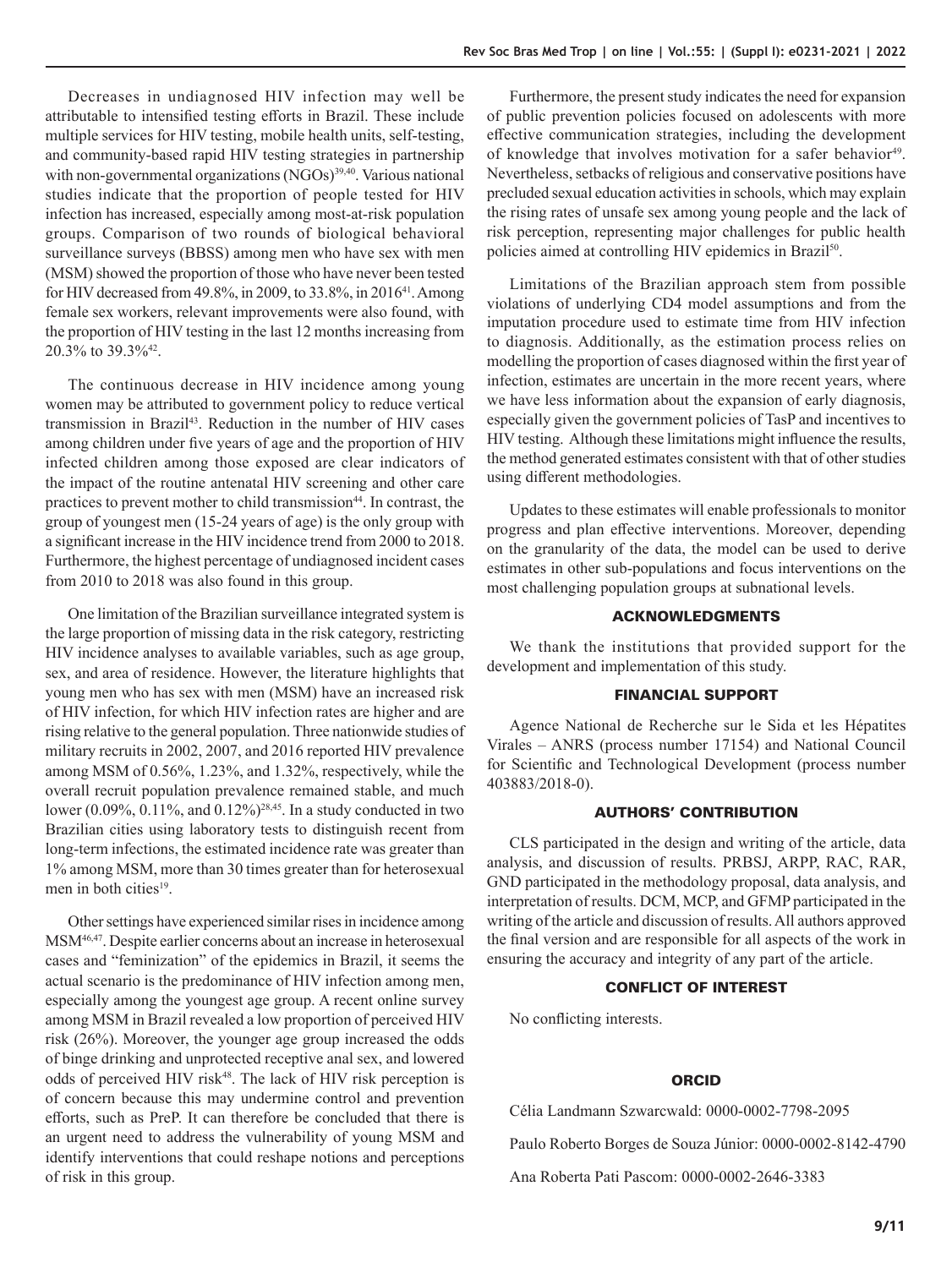Ronaldo de Almeida Coelho: 0000-0001-8667-0125

Rachel Abrahão Ribeiro: 0000-0001-9799-9233

Giseli Nogueira Damacena: 0000-0002-7059-3353

Deborah Carvalho Malta: 0000-0002-8214-5734

Maria Cristina Pimenta: [0000-0002-4205-9786](/scielo.php?pid=S1415-790X2019000200100&script=sci_arttext&tlng=pt)

Gerson Fernandes Mendes Pereira: 0000-0001-8886-1662

## **REFERENCES**

- 1. Van Sighem AI, Gras LA, Reiss P, [Brinkman K,](about:blank) [de Wolf F,](about:blank) ATHENA national observational cohort study. Life expectancy of recently diagnosed asymptomatic HIV-infected patients approaches that of uninfected individuals. AIDS. 2010;24(10):1527-35.
- 2. Stover J, Bollinger L, Izazola JA, Loures L, DeLay P, Ghys PD, et al. What Is Required to End the AIDS Epidemic as a Public Health Threat by 2030? The Cost and Impact of the Fast-Track Approach. PLoS One. 2016;11(5):e0154893.
- 3. Song R, Hall HI, Green TA, Szwarcwald CL, Pantazis N. Using CD4 Data to Estimate HIV Incidence, Prevalence, and Percent of Undiagnosed Infections in the United States. J Acquir Immune Defic Syndr. 2017;74(1):3-9.
- 4. Birrell PJ, Gill ON, Delpech VC, Brown AE, Desai S, [Chadborn TR](https://www.ncbi.nlm.nih.gov/pubmed/?term=Chadborn TR%5BAuthor%5D&cauthor=true&cauthor_uid=23375420), et al. HIV incidence in men who have sex with men in England and Wales 2001-10: a nationwide population study. Lancet Infect Dis. 2013;13(4):313-8.
- 5. Rehle T, Shisana O, Pillay V, [Zuma K,](about:blank) Puren A, [Parker W](https://www.ncbi.nlm.nih.gov/pubmed/?term=Parker W%5BAuthor%5D&cauthor=true&cauthor_uid=17440667). National HIV incidence measures-new insights into the South African epidemic. S Afr Med J. 2007;97(3):194-9.
- 6. Marty L, Cazein F, Panjo H, Pillonel J, Costagliola D, Supervie V, et al. Revealing geographical and population heterogeneity in HIV incidence, undiagnosed HIV prevalence and time to diagnosis to improve prevention and care: estimates for France. J Int AIDS Soc. 2018;21(3):e25100.
- 7. Brookmeyer R. Measuring the HIV/AIDS epidemic: approaches and challenges. Epidemiol Rev. 2010;32:26-37.
- 8. Morgado MG, Bastos FI. Estimates of HIV-1 incidence based on serological methods: a brief methodological review. Cad Saude Publica. 2011;27(Suppl 1):S7-18.
- 9. Hallett TB, Zaba B, Stover J, Brown T, Slaymaker E, [Gregson S,](https://www.ncbi.nlm.nih.gov/pubmed/?term=Gregson S%5BAuthor%5D&cauthor=true&cauthor_uid=25406755) et al. Embracing different approaches to estimating HIV incidence, prevalence and mortality. AIDS. 2014;28(Suppl 4):S523-32.
- 10. Brookmeyer R, Gail MH. AIDS Epidemiology: A Quantitative Approach. Oxford University Press, New York; 1994. 372 p.
- 11. Montaner JS, Lima VD, Harrigan PR, [Lourenço L,](about:blank) [Yip B](about:blank), [Nosyk B](https://www.ncbi.nlm.nih.gov/pubmed/?term=Nosyk B%5BAuthor%5D&cauthor=true&cauthor_uid=24533061). Expansion of HAART coverage is associated with sustained decreases in HIV/AIDS morbidity, mortality and HIV transmission: the "HIV Treatment as Prevention" experience in a Canadian setting. PLoS One. 2014;9:e87872.
- 12. Hallett TB, Zaba B, Todd J, Lopman B, Mwita W, [Biraro S](https://www.ncbi.nlm.nih.gov/pubmed/?term=Biraro S%5BAuthor%5D&cauthor=true&cauthor_uid=18590346), et al. Estimating incidence from prevalence in generalised HIV epidemics: methods and validation. PLoS Med. 2008;5:e80.
- 13. [Stover J, Brown T, Puckett R, Peerapatanapokin W. Updates to the](about:blank)  [Spectrum/ Estimations and Projections Package model for estimating](about:blank)  [trends and current values for key HIV indicators. AIDS. 2017;31:S5–11](about:blank).
- 14. Janssen RS, Satten GA, Stramer SL, [Rawal BD](about:blank), [O'Brien TR,](about:blank) [Weiblen](https://www.ncbi.nlm.nih.gov/pubmed/?term=Weiblen BJ%5BAuthor%5D&cauthor=true&cauthor_uid=9660362)  [BJ,](https://www.ncbi.nlm.nih.gov/pubmed/?term=Weiblen BJ%5BAuthor%5D&cauthor=true&cauthor_uid=9660362) et al. New testing strategy to detect early HIV-1 infection for use in incidence estimates and for clinical and prevention purposes. JAMA. 1998;280(1):42-8.
- 15. Hall HI, Song R, Rhodes P, [Prejean J,](about:blank) [An Q](about:blank), [Lee LM](https://www.ncbi.nlm.nih.gov/pubmed/?term=Lee LM%5BAuthor%5D&cauthor=true&cauthor_uid=18677024), et al. Estimation of HIV incidence in the United States. JAMA. 2008;300(5):520-9.
- 16. Hu DJ, Vanichseni S, Mock PA, [Young NL](about:blank), Dobbs T, [Byers RH Jr](https://www.ncbi.nlm.nih.gov/pubmed/?term=Byers RH Jr%5BAuthor%5D&cauthor=true&cauthor_uid=14585202)., et al. HIV type 1 incidence estimates by detection of recent infection from a cross-sectional sampling of injection drug users in Bangkok: use of the IgG capture BED enzyme immunoassay. AIDS Res Hum Retroviruses 2003;19(9):727-30.
- 17. Garrett Nj, Lattimore S, Gilbart V, Aghaizu A, Mensah G, [Tosswill J,](https://www.ncbi.nlm.nih.gov/pubmed/?term=Tosswill J%5BAuthor%5D&cauthor=true&cauthor_uid=22413890) et al. The Recent Infection Testing Algorithm (RITA) in clinical practice: a survey of HIV clinicians in England and Northern Ireland. HIV Med. 2012;13(7):444-7.
- 18. Zhu Q, Wang Y, Liu J, Duan X, Chen M, Yang J, et al. Identifying major drivers of incident HIV infection using recent infection testing algorithms (RITAs) to precisely inform targeted prevention. Int J Infect Dis. 2020;101:131-7.
- 19. Szwarcwald CL, Ferreira Oda C Júnior, Brito AM, Luhm KR, Ribeiro CE, Silva AM, et al. Estimation of HIV incidence in two Brazilian municipalities, 2013. Rev Saude Publica. 2016;50:55.
- 20. Rice BD, Elford J, Yin Z, Delpech VC. A new method to assign country of HIV infection among heterosexuals born abroad and diagnosed with HIV. AIDS. 2012;26(15):1961-6.
- 21. Ndawinz JD, Costagliola D, Supervie V. New method for estimating HIV incidence and time from infection to diagnosis using HIV surveillance data: results for France. AIDS. 2011;25(15):1905-13.
- 22. Szwarcwald CL, Pascom ARP, de Souza Júnior PR. Estimation of the HIV Incidence and of the Number of People Living With HIV/AIDS in Brazil, 2012. J AIDS Clin Res 2015;6:430.
- 23. Satcher Johnson A, Song R, Hall HI. Estimated HIV Incidence, Prevalence, and Undiagnosed Infections in US States and Washington, DC, 2010-2014. J Acquir Immune Defic Syndr. 2017;76(2):116-22.
- 24. Marty L, Van Beckhoven D, Ost C, Deblonde J, Costagliola D, Sasse A, et al. Estimates of the HIV undiagnosed population in Belgium reveals higher prevalence for MSM with foreign nationality and for geographic areas hosting big cities. J Int AIDS Soc. 2019;22(8):e25371.
- 25. [Szwarcwald C, de Souza-Júnior PB, Pascom AR, Ferreira O. Results](about:blank)  [from](about:blank) [a](about:blank) [method for estimating HIV incidence based on the first CD4](about:blank)  [count among treatment](about:blank) [naïve cases: Brazil, 2004–2013. J AIDS Clin](about:blank)  [Res. 2016;7\(627\):2.](about:blank)
- 26. Lodi S, Phillips A, Touloumi G, Geskus R, [Meyer L](about:blank), [Thiébaut R,](https://www.ncbi.nlm.nih.gov/pubmed/?term=Thi%C3%A9baut R%5BAuthor%5D&cauthor=true&cauthor_uid=21921225) et al. Time from human immunodeficiency virus seroconversion to reaching CD4+ cell count thresholds <200, <350, and <500 Cells/mm<sup>3</sup>: assessment of need following changes in treatment guidelines. Clin Infect Dis. 2011;53(8):817-25.
- 27. Crowell TA, Ganesan A, Berry SA, Deiss RG, Agan BK, [Okulicz JF](https://www.ncbi.nlm.nih.gov/pubmed/?term=Okulicz JF%5BAuthor%5D&cauthor=true&cauthor_uid=26955965), et al. Hospitalizations among HIV controllers and persons with medically controlled HIV in the U.S. Military HIV Natural History Study. J Int AIDS Soc. 2016;19(1):20524.
- 28. Saffier IP, Kawa H, Harling G. A scoping review of prevalence, incidence and risk factors for HIV infection amongst young people in Brazil. BMC Infect Dis. 2017;17(1):675.
- 29. Sperhacke RD, da Motta LR, Kato SK, Vanni AC, Paganella MP, Oliveira MCP, et al. HIV prevalence and sexual behavior among young male conscripts in the Brazilian army, 2016. Medicine (Baltimore). 2018;97(1S Suppl 1):S25-31.